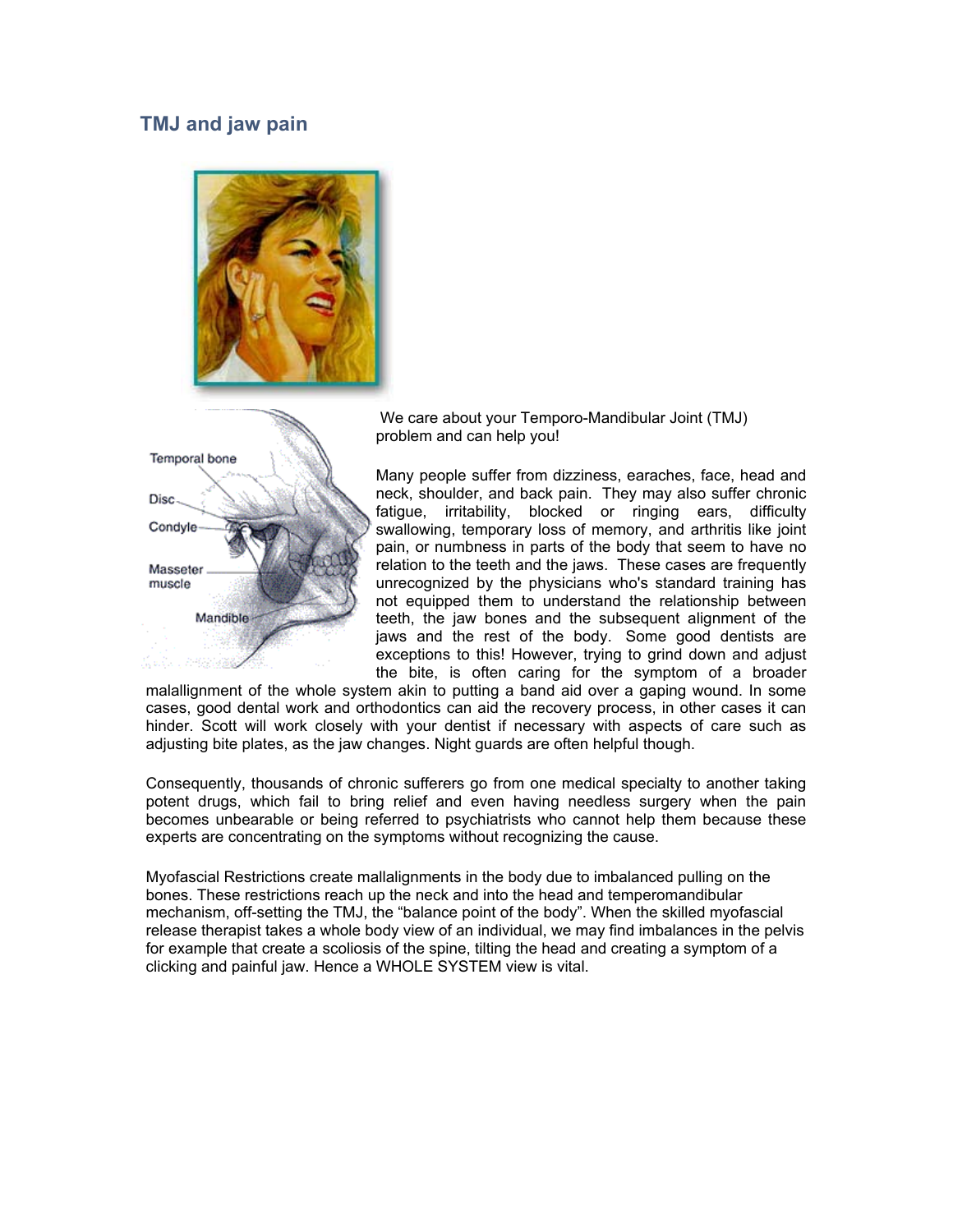

Temporo-Mandibular Joint disorders cause strained facial muscles and leads to tension discomfort and pain. Almost 92 percent of all recurring headaches come from a TMJ problem according to recent research. Also, according to this recent research, almost one quarter of the population suffers some form of craniomandibular (TMJ) disorder. If you have recurring headaches or jaw pain, the chances are better that you would get relief from a Physical Therapist rather than a neurologist, surgeon, or a psychiatrist. If you suffer from frequent headaches, please tell us. We can perform a thorough examination to see if this head pain is related to your jaw.

If you are one of the millions of people who suffer from headaches, dizziness, popping or clicking of the jaw joint, facial tension, neck or back problems or other symptoms caused by TMD syndrome, we can usually help.

The Temporo-Mandibular Joints are joints located on either side of the face that connect the lower jaw to the skull. The joints work in synergy with the facial bones and multiple pairs of muscles to allow opening and closing of the mouth and the forward, backward, rotational, and side-to-side movements of the lower jaw. Any disturbance of the perfect facial balance can trigger the cycle characteristic of TMJ disorders, which affect muscles and joints on all areas of the Face, neck, and back. When muscles and joints are not working together correctly, muscle spasm can result which produces pain and dysfunction.

The TMJ is called the "impostor" since it can mimic other diseases. Because TMJ disorders can mimic so many other conditions diagnosis can be complicated. Many people spend a great deal of time and money searching for the source of their symptoms. If your physician cannot find any underlying conditions, you should consider the possibility of TMJ and recommend that you consult with the Therapist regarding your pain. We will examine the TMJ, neck and upper back to determine the cause of your problem, so that treatment can be started right away to speed your recovery.



Recurrent chronic headaches, as well as facial and neck pain, are common occurrences in millions of Americans. In addition, people frequently suffer from ear symptoms, including pain, ringing, buzzing, loss of hearing, clicking and popping of the jaw joint noises, pain upon chewing, speaking and sneezing. These symptoms, appearing unrelated, were previously,



frequently undiagnosed or misdiagnosed as migraine headache, pain due to tension, neuritis, neuralgia, or stress headaches. When standard treatments for these types of disorders proved unsuccessful, patients were frequently labeled as hypochondriacs, or it's all in your head. It is well recognized by practitioners in the health care community and those practicing in the area of TMJ disorders, that those often unexplained, undiagnosed and therefore untreated symptoms are related to a group of problems called Temporo-Mandibular Joint disorders. With the proper training and diagnostic skills and adequate equipment, practitioners working in the area of TMJ Dysfunction's are able to pinpoint the cause of these symptoms and provide (many times miraculous to the patient), relief of symptoms, which may have